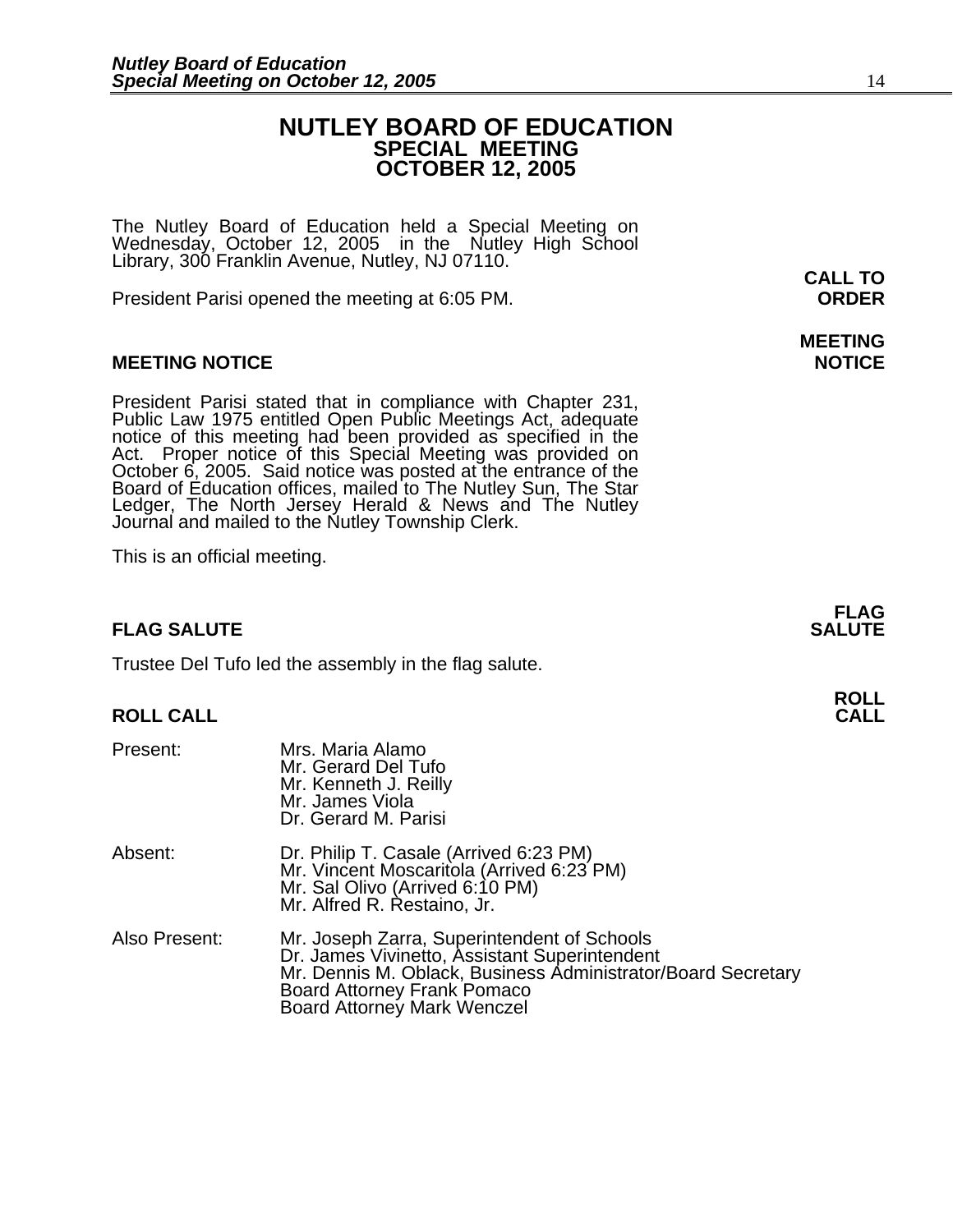Trustee Olivo arrived at 6:10 PM.

President Parisi explained the issues to be discussed at this meeting.

Trustees Casale and Moscaritola arrived at 6:23 PM.

## **MOTION TO ADJOURN TO EXECUTIVE SESSION**

At 6:25 PM Trustee Alamo moved and Trustee Reilly seconded the following resolution:

WHEREAS, the Board of Education will be discussing matters exempt from public discussion pursuant to N.J.S.A. 10:4-12,

NOW, THEREFORE, BE IT RESOLVED that the Board of Education recess to closed executive session at this time in the conference room to discuss personnel and re-registration matters, and

BE IT FURTHER RESOLVED that the results of the discussions will be made public by inclusion on the agenda of a subsequent meeting of the Board of Education or when the reasons for discussing such matters in closed session no longer exist. 

The motion was unanimously approved by voice vote.

## **RECONVENE**

**OPEN MEETING**<br>At 8:10 PM the Board reconvened in open public session on a motion by Trustee Reilly seconded by Trustee Del Tufo, and unanimously approved by voice vote.

## **HEARING OF CITIZENS (Agenda Items Only) HEARING OF CITIZENS**

None

## **RESOLUTION**

Trustee Alamo moved, and Trustee Moscaritola seconded, the following resolution. Upon being put to a roll call vote the resolution was unanimously approved.

## **DISENROLLMENT OF PUPILS**

BE IT RESOLVED that the Board of Education approves the disenrollment of students who were not domiciled in the Township of Nutley as of October 12, 2005 and whose names are on file in the office of the Superintendent of Schools, and

BE IT FURTHER RESOLVED that these students be removed from the Nutley Public School District on November 7, 2005, unless the students' parents or guardians provide to the Superintendent of Schools acceptable proof of domicile in the Township of Nutley, or appeal this decision to the Commissioner of Education pursuant to law, and

**EXECUTIVE**